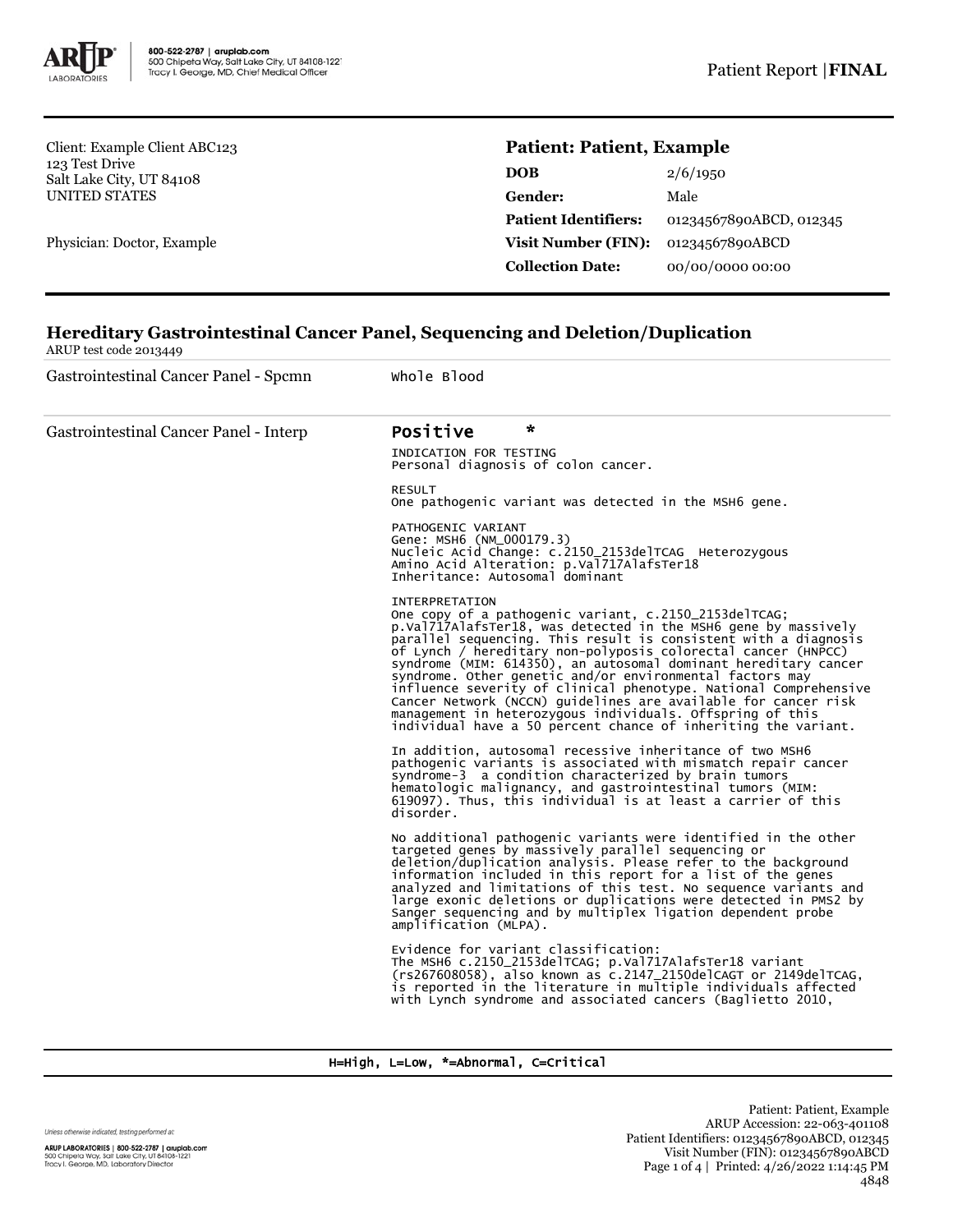

DeRycke 2017, Hirasawa 2017, Kolodner 1999, Nilbert 2009, Pal<br>2012, Sun 2017, Talseth-Palmer 2010, Walsh 2011). This variant<br>is also reported in ClinVar (Variation ID: 89256). It is only<br>observed on two alleles in the Geno indicating it is not a common polymorphism. This variant causes<br>a frameshift by deleting 4 nucleotides, so it is predicted to<br>result in a truncated protein or mRNA subject to<br>nonsense-mediated decay. Additionally, several various cancers and are considered pathogenic (Nilbert 2009, Pal 2012). Based on available information, this variant is considered to be pathogenic.

#### RECOMMENDATIONS

Genetic consultation is indicated, including a discussion of medical screening and management. At risk family members should be offered testing for the identified pathogenic MSH6 variant (Familial Mutation, Targeted Sequencing, ARUP test code 2001961).

#### **COMMENTS**

Unless otherwise specified, confirmation by Sanger sequencing was not performed for variants with acceptable quality metrics. Likely benign and benign variants are not reported. Variants in the following regions may not be detected by NGS with sufficient confidence in this sample due to technical limitations; reportable variants are confirmed by Sanger sequencing: **NONE** 

REFERENCES Baglietto L et al. Risks of Lynch syndrome cancers for MSH6 mutation carriers. J Natl Cancer Inst. 2010 Feb 3;102(3):193-201. PMID: 20028993

DeRycke MS et al. Targeted sequencing of 36 known or putative colorectal cancer susceptibility genes. Mol Genet Genomic Med. 2017 Jul 23;5(5):553-569. PMID: 28944238

Hirasawa A et al. Prevalence of pathogenic germline variants detected by multigene sequencing in unselected Japanese patients with ovarian cancer. Oncotarget. 2017 Nov 28;8(68):112258-112267. PMID: 29348823

Kolodner RD et al. Germ-line msh6 mutations in colorectal cancer families. Cancer Res. 1999 Oct 15;59(20):5068-74. PMID: 10537275

National Comprehensive Cancer Network. Genetic/Familial High-Risk Assessment: Colorectal: https://www.nccn.org/professionals/physician\_gls/pdf/genetics\_col on.pdf

Nilbert M et al. Major contribution from recurrent alterations and MSH6 mutations in the Danish Lynch syndrome population. Fam Cancer. 2009;8(1):75-83. PMID: 18566915

Pal T et al. Frequency of mutations in mismatch repair genes in a population-based study of women with ovarian cancer. Br J Cancer. 2012 Nov 6;107(10):1783-90. PMID: 23047549

Sun J et al. Germline Mutations in Cancer Susceptibility Genes in a Large Series of Unselected Breast Cancer Patients. Clin Cancer Res. 2017 Oct 15;23(20):6113-6119. PMID: 28724667

Talseth-Palmer BA et al. MSH6 and PMS2 mutation positive Australian Lynch syndrome families: novel mutations, cancer risk and age of diagnosis of colorectal cancer. Hered Cancer Clin Pract. 2010 May 21;8(1):5. PMID: 20487569

Walsh T et al. Mutations in 12 genes for inherited ovarian, fallopian tube, and peritoneal carcinoma identified by massively parallel sequencing. Proc Natl Acad Sci U S A. 2011 Nov 1;108(44):18032-7. PMID: 22006311

### H=High, L=Low, \*=Abnormal, C=Critical

Unless otherwise indicated, testing performed at:

ARUP LABORATORIES | 800-522-2787 | aruplab.com 500 Chipeta Way, Salt Lake City, UT 84108-1221<br>Tracy I. George, MD, Laboratory Director

Patient: Patient, Example ARUP Accession: 22-063-401108 Patient Identifiers: 01234567890ABCD, 012345 Visit Number (FIN): 01234567890ABCD Page 2 of 4 | Printed: 4/26/2022 1:14:45 PM 4848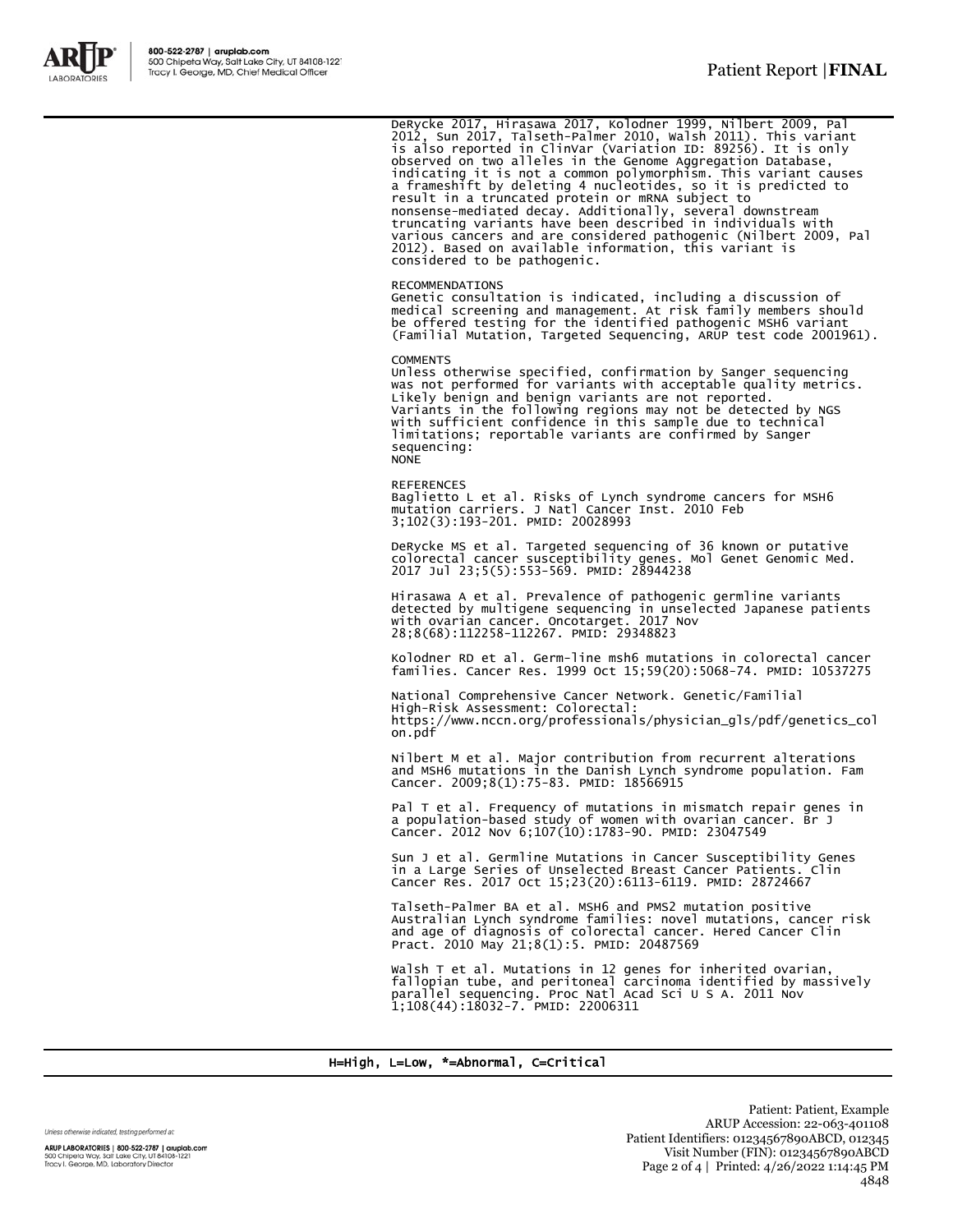

This result has been reviewed and approved by

BACKGROUND INFORMATION: Hereditary Gastrointestinal Cancer Panel, Sequencing and Deletion/ Duplication

CHARACTERISTICS: Pathogenic variants in multiple genes have been implicated in hereditary gastrointestinal (GI) cancer. Germline variants in genes associated with hereditary GI cancer may also confer risk for other non-GI cancers. Common signs of a hereditary GI cancer syndrome include a GI cancer diagnosed at a<br>young age (less than 50 years old), multiple and/or rare tumors<br>in a single individual, and a family history of the same or<br>related types of cancer. Lynch sy variants in the MLH1, MSH2, MSH6, PMS2, and EPCAM genes. Individuals with Lynch syndrome are at an increased risk for colorectal, endometrial, stomach, ovarian, and other cancers.

EPIDEMIOLOGY: Approximately 300,000 new cases of cancer within the digestive organs are diagnosed in the U.S. per year. Prevalence of Lynch syndrome in the general population has been estimated at 1 in 440 individuals.

CAUSE: At least 2-4 percent of colorectal cancers are associated with a hereditary cause.

INHERITANCE: Autosomal dominant, with the exception of the SDHD gene which is autosomal dominant with parent-of-origin effect, and the MUTYH gene which is autosomal recessive but may also have autosomal dominant risks that are not well-defined. Additionally, some genes are also associated with autosomal recessive childhood cancer predisposition or other syndromes.

PENETRANCE: Varies, depending on the gene and specific variant.

GENES TESTED: APC, AXIN2\*\*, BMPR1A, CDH1, CHEK2\*, EPCAM\*\*\*\*,<br>MLH1, MSH2, MSH3\*\*, MSH6, MUTYH, NTHL1, PMS2, POLD1, POLE, PTEN,<br>SDHB, SDHC\*, SDHD\*, SMAD4, STK11, TP53

\* - One or more exons are not covered by sequencing for the indicated gene; see limitations section below. \*\* - Deletion/duplication detection is not available for this gene.

\*\*\*\* - Deletion/duplication only; sequencing is not available for this gene.

METHODOLOGY: Targeted capture of all coding exons and exon-intron junctions of the targeted genes, including the PTEN promoter region, followed by massively parallel sequencing. Sanger sequencing was performed as necessary to fill in regions<br>of low coverage and confirm reported variants. A custom tiled<br>comparative genomic hybridization array (aCGH) was used to<br>detect large deletions or duplication bidirectional Sanger sequencing of coding regions and their<br>respective exon intron boundaries as well as multiplex<br>ligation-dependent probe amplification (MLPA). Targeted<br>sequencing was performed for the CHEK2 c.1100delC

ANALYTICAL SENSITIVITY: The analytical sensitivity of this test is approximately 99 percent for single nucleotide variants (SNVs) and greater than 93 percent for insertions/duplications/deletions from 1-10 base pairs in size. Variants greater than 10 base pairs may be detected, but the analytical sensitivity may be reduced.

LIMITATIONS: A negative result does not exclude a heritable form of cancer. This test only detects variants within the coding

H=High, L=Low, \*=Abnormal, C=Critical

Unless otherwise indicated, testing performed at: